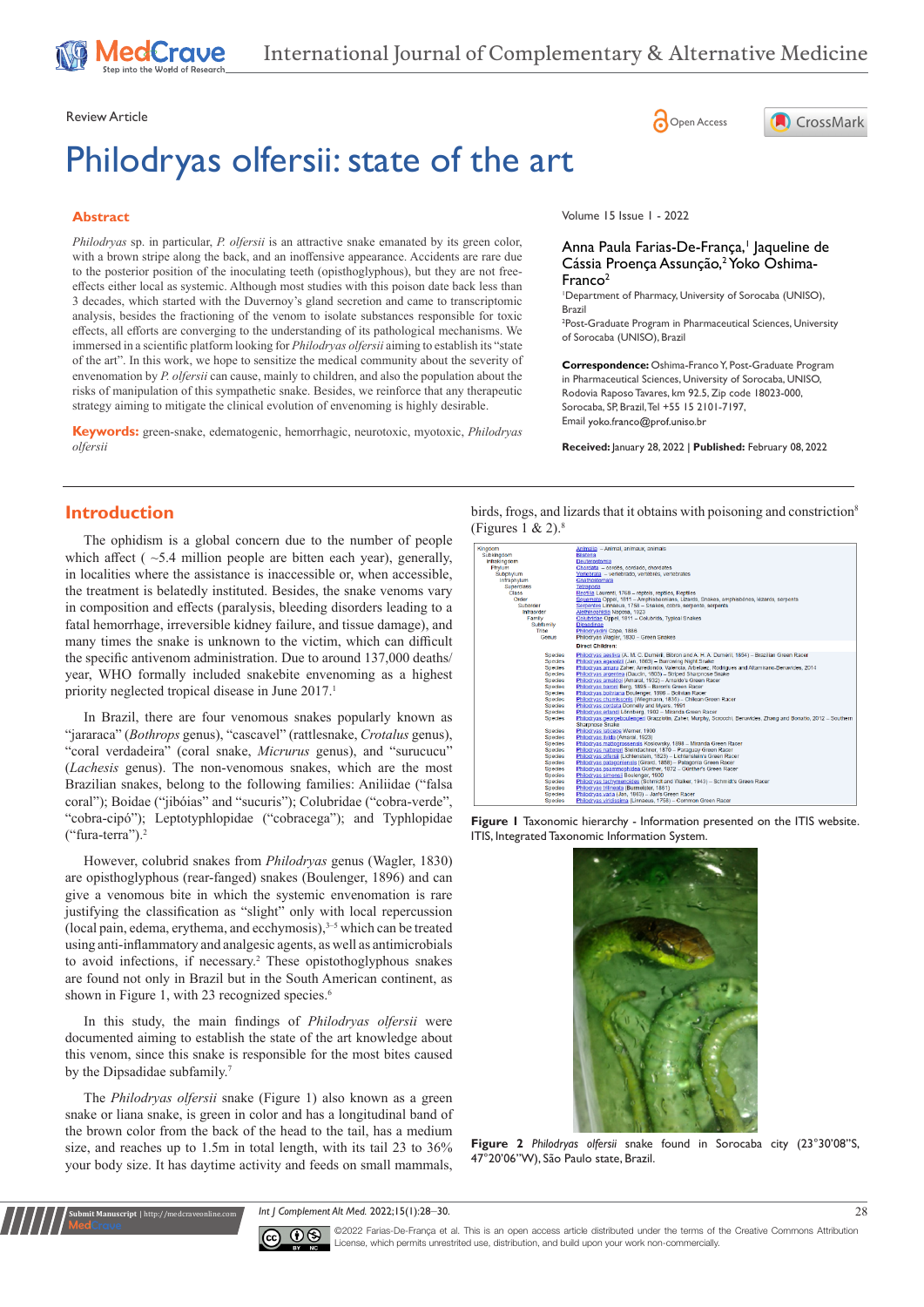It has a horizontal visual band with greater density in the central region and less in the dorsal region, such a characteristic is important to understand its hunting behavior, locomotion, and its position in the ecological niche of tree snakes,<sup>9</sup> also have a chromosome number diploid 2n=36 plus 3 metacentrics, 4 submetacentric and 10 acrocentrics, similar to that described in other species of the subfamily Dipsadidae and of the *Philodryas* genus.10

Its anatomy of the teeth leads to a low incidence of accidents, as it is an opisthoglyphous, that is, it has the poison inoculating tooth located at the bottom of the mouth, in the posterior portion of the upper jaw, making it difficult to inoculate the poison.4

#### **Snake bites occurrence**

Silveria and Nishioka<sup>11</sup> analyzed 91 cases of bites without envenoming and/or caused by non-venomous snakes, in a retrospective survey between 1984 to 1990 attended by Hospital de Clínicas of the Universidade Federal de Uberlândia, Minas Gerais state, Brazil, and found one patient bitten by *P. olfersii* developed severe local pain, swelling, and redness at the site of the bite, with normal clotting time. Whereas 132 cases of accidents caused by *P. olfersii* were evaluated by Ribeiro et al.12 a fatal case happened with a child of 10-months bitten three times in the arm by a *P. olfersii* specimen in the Rio Grande do Sul state, in 1993, after described by Salomão and Di Bernardo,<sup>13</sup> imputing risks to accidents caused by this snake, arising the need to study the systemic effects of this poison.

Araujo and Santos<sup>14</sup> reported two cases of human envenoming by colubrid snakes, being one caused by *P. olfersii* and the other by *P. patagoniensis*, both envenomings were much alike. The treatment of both did not include the bothropic antivenom, and the envenoming caused by *P. olfersii* were of the major intensity with edema and the enlargement of lymph nodes, the wounds showed suppuration and there was the presence of ecchymosis wounds.

According to the patients admitted in Butantan Institute, SP, Brazil, between 1982 and 1990, 43 patients were diagnosed with bites by *P. olfersii.* Among them, 32 were male (74.4%) and 11 female (25.6%) and occurred mainly on hot days, during the day, 65% of them from November to February. The most common clinical features were local pain (37.2%), swelling (34.9%), erythema (18.6%), and ecchymosis  $(9.3\%)$ <sup>3</sup>

Correia et al.<sup>4</sup> reported a case of a 17-year-old male patient attended in the Restauração Hospital from Curado IV (Pernambuco state, Brazil), approximately 18 hours after being bitten on his right hand. He reported local pain and edema. The physical examination revealed the presence of erythema, significant edema, and ecchymosis in the entire arm with no systemic abnormalities. Although not considered poisonous, *P. olfersii* and the snakes of the subfamily Dipsadidae (formerly Colubridae) as of medical and scientific importance15 which encourages more studies to improve diagnosis and treatment of these poisonings.

#### **Treatment**

Due to similarities between *Bothrops* and *Philodryas* accidents, and due to the latter is considered non-venomous, there is no specific anti-*Philodryas* venom, becoming the treatment generally addressed to bothropic antivenom. Some authors consider this administration unnecessary<sup>11</sup> whereas others are favorable <sup>16,17</sup> since *Bothrops* antivenom has a neutralizing activity of hemorrhagic venom components. Although the administration remains controversial, a routine support treatment is performed such as intravenous hydration, analgesic, anti-inflammatory, and corticoids (30' before serum

administration) are performed<sup>4</sup> besides the monitoring by laboratory analyses (electrolytes and diuresis). Considering that historically this poison was little studied alternatives to treat *Philodryas* accidents will certainly arise, as already described with medicinal plants as *Cordia salicifolia* and *Lafoensia pacari*. 18

#### **Experimental studies made with the** *Philodryas olfersii* **venom – Timeline**

[Table 1](https://medcraveonline.com/IJCAM/IJCAM-15-00586T.pdf) shows a timeline of main experimental studies, which allowed reaching the state of the art about this intriguing venom ([Table 1](https://medcraveonline.com/IJCAM/IJCAM-15-00586T.pdf)).

# *Philodryas olfersii***: the state of the art**

The knowledge of envenomation induced by *P. olfersii* described in the literature is summarized in Figure 3, showing the state of the art either in humans as in animals.

Some *P. olfersii* venom profiles can be used as differential among other venoms of medical interest such as the absence of activity on phospholipase A<sub>2</sub>, fibrinogenase, platelet aggregant, nucleotidase, and DNase enzymes.16,19 In *ex vivo* mice neuromuscular preparations submitted to Duvernoy's gland secretion, the CK released into the bath was similar to the control condition, even with the presence of myotoxin in the gland composition .20. The transcriptomic study revealed the presence of major toxin classes from the Viperidae family, including serine proteases, metalloproteases, C-type lectins, Crisps, and a C-type natriuretic peptide  $(CNP)$ <sup>24</sup> also corroborated by a zymographic study which showed a high alkaline phosphatase activity comparable to venoms of Viperidae snakes found in Brazil.25 (Figure 3).



**Figure 3** *Philodryas olfersii*: state of the art. The knowledge on *P. olfersii* (human accidents and experimental results).

# **Conclusion**

The treatment of snakebite envenomation, a neglected tropical disease, is the serum therapy, in which availability in certain countries is deficient or even absent. What to say about a snake not yet recognized as venomous, which occurrence of accidents does not justify the antiserum production by public authorities and private pharmaceutical industries? Moreover, we hope to sensitize the medical community about the severity of envenomation by *P. olfersii* can cause, mainly to children, and also the population about the risks of manipulation of this sympathetic snake. Besides, we reinforce that any therapeutic strategy aiming to mitigate the clinical evolution of envenoming is highly desirable.

# **Acknowledgments**

JCPA was partially supported by Programa de Pós-Graduação em Ciências Farmacêuticas of the Universidade de Sorocaba (Uniso, Sorocaba, SP, Brazil); APFF was supported by Fundação de Amparo à Pesquisa do Estado de São Paulo (FAPESP 2019/05891-7).